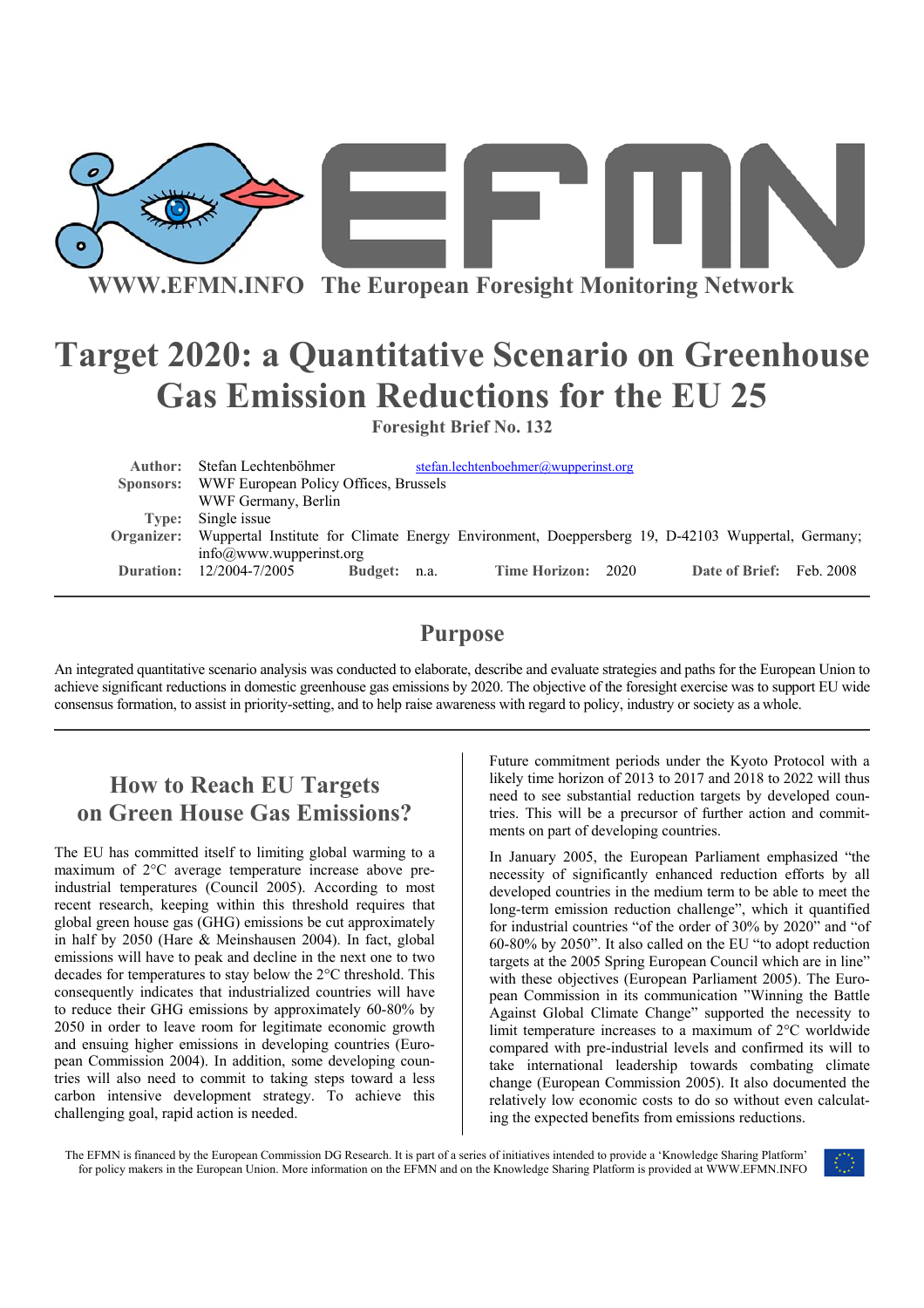**Target 2020: A Quantitative Scenario on Greenhouse Gas Emission Reductions for the EU 25: Foresight Brief No. 132** 

Against this background, WWF commissioned the Wuppertal Institute to conduct an integrated scenario analysis of GHG emission reduction potentials of the EU 25 for the year 2020.

For this purpose, the Wuppertal Institute developed a strategy scenario called the "policies and measures (P&M) scenario".

## **Integrated Scenario Analysis: Business as Usual vs. Active Energy Policy**

An integrated scenario analysis of the EU 25 was carried out in order to determine whether and how a reduction of GHG emissions in the order of about 30% below 1990 levels by 2020 could be achieved. The analysis consisted of two scenarios:

The *Business-as-usual (BAU) scenario* assumed policies with no special emphasis on climate protection and energy issues, neither with regard to additional policies since 2003 specifically designed to meet the Kyoto Protocol targets nor to rising energy prices and increasing concern about limited resources. The BAU scenario is mainly based on the data and assumptions made in the most recent energy projections for Europe (Mantzos *et al.* 2003).

In the *P&M scenario*, existing cost-effective potential for increasing energy efficiency is exploited and ambitious targets for market penetration of renewable energies are actively pursued. In addition, a switch to less carbon-intensive fossil fuels, such as natural gas, and effective policies and measures to mitigate the exploding demand in the transport sector are assumed under the P&M scenario. The P&M scenario includes a moratorium on new nuclear power plants and compliance with the nuclear phase-out schemes in the respective countries concerned.

### **The Business as Usual Scenario**

Although the BAU includes considerable energy-efficiency improvements in all energy-consuming sectors, increasing renewable energy shares and a decoupling of gross energy consumption growth  $(+0.7\%$  p.a.) from GDP growth  $(+2.4\%$ p.a.), no reduction of GHG emissions from energy use can be achieved by 2020 under BAU conditions. On the contrary,  $CO<sub>2</sub>$  emissions from fuel combustion are expected to increase by 10% compared to 2000 levels.

These results highlight the fact that with the existing EU climate policies the Kyoto targets for the first commitment period (ranging from 2008 to 2012), which aim at a reducing emissions of six gases by 8 % compared to 1990 for the EU 15 and slightly lower reductions for the new member states, will not be met even if further greenhouse gas emission reductions in other sectors and gases are taken into account. Tougher long-term targets for the following periods up to 2020, which are crucial for mitigating climate change, seem to be even more out of reach with BAU policies.

This scenario relies on a baseline derived from the energy and transport projections for Europe (Mantzos *et al.* 2003). Its strategies and assumptions are based on evaluation and extrapolation of detailed analyses in all sectors, for many countries, and for important energy-using goods and appliances. The most relevant studies were selected for this purpose.

Quantification and combination of potential, strategies, policies and measures, and the calculation of scenarios were conducted using the Wuppertal scenario modelling approach.

- The modelling technique uses a technology-oriented, sectoral bottom-up approach. Reflecting its relevance for GHG emissions, the energy sector is modelled in greatest detail, using appliance or end-use specific sub-models for each demand sector (households, tertiary, industry, transport) and a purpose-oriented model of the transformation sector (cp. Fischedick, Hanke and Lechtenböhmer 2002). GHG emissions in the energy sector are calculated based on the final and primary energy balance.  $CH<sub>4</sub>$  and  $N<sub>2</sub>O$ emissions in the energy sector are calculated by subsector, using a simplified approach based on current sector-specific emission factors.
- Other sectors and greenhouse gases are covered by specific sub-models, which are adapted to the currently limited information available for these sectors.
- The modelling technique applies a heuristic (i.e. expertbased) approach in order to identify potential, to formulate strategies, and to estimate market penetration rates of new technologies, market shares of fuels, etc.

### **The Policies & Measures Scenario**

To explore how the BAU development could be redirected toward a more sustainable course, a sectorally disaggregated high efficiency scenario was developed for the EU 25. The P&M scenario includes policies and measures specifically geared toward enhancing emissions reductions. Supplementary to the high efficiency strategy, a renewable strategy is outlined which is based on the medium-term potential for renewable energy within the EC (European Commission 2004) and can be expected to produce substantial additional emissions reductions.

The P&M scenario describes an ambitious energy efficiency strategy, which covers all demand sectors and is projected to lead to final energy savings of about 22% versus BAU by 2020. This would mean stabilising final energy demand at about current levels.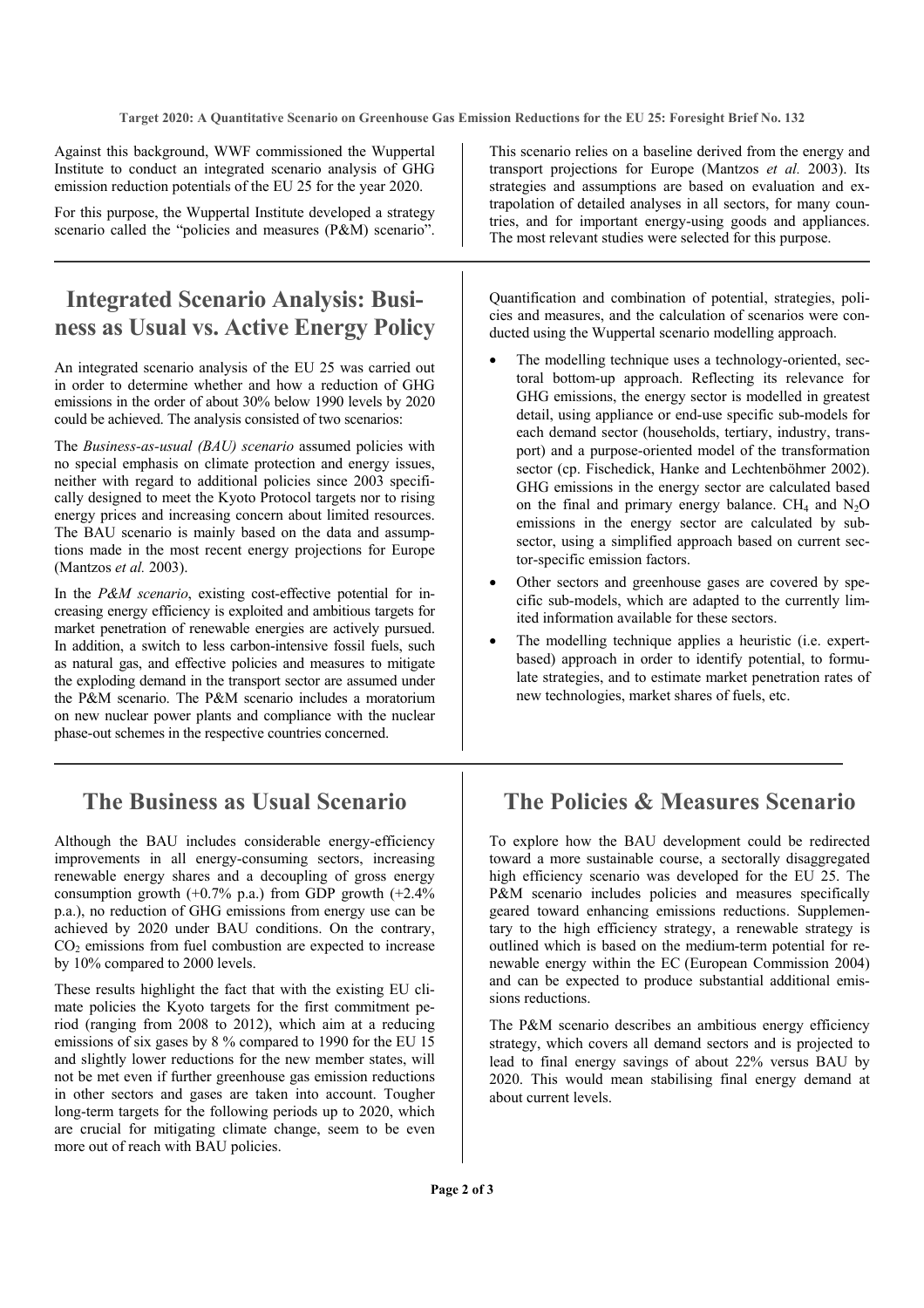**Target 2020: A Quantitative Scenario on Greenhouse Gas Emission Reductions for the EU 25: Foresight Brief No. 132** 



**Fig. 1: Annual improvement of energy efficiency by sector (Source: Lechtenböhmer et al. [2005b])** 

Combined with a similar strategy to boost the use of renewable energies, their share could be increased to 21 % of total primary energy supply and about 37 % of electricity production in the EU 25 until 2020 (BAU: 7.15 % / 7.32 %).

These two effects – stabilising energy consumption through energy efficiency at all levels and maintaining domestic production by increased production of renewable energies – will not only allow to reduce domestic GHG emissions by more than 30% but at the same time will enable to bring the trend toward increasing import dependency to a halt. Domestic energy production would be able to deliver about half of European energy consumption.



**Fig. 2: Comparison of key indicators of the BAU (dotted lines) and P&M (solid lines) scenarios for the EU 25 (Source: Lechtenböhmer et al. [2005b])** 

This means that economic and ecological risk minimization can be achieved. As compared to BAU, the P&M scenario will reduce risks and potential costs of climate change as far as possible as well as other environmental damages incurred as external costs of energy supply.

# **Towards a Comprehensive Policy Package**

In order to change the course from BAU trends, which lead to increased energy demand, greater dependency on foreign resources, and accumulating risks, towards a sustainable energy strategy, a *comprehensive policy package* is needed.

Combining the EU emission trading system with a comprehensive set of sector- and technology-specific policies and measures for energy end-use and supply efficiency, such as combined heat and power (CHP), and electricity generation from renewable energies has to play a leading role, as the emission trading scheme covers sectors that are expected to account for about 60 % of total emission reductions in our P&M scenario. Consequently, national caps have to be set to ensure an overall 2.8 % per year decrease in emissions. Strong policies and measures for transport, for energy efficiency, in support of thermal uses of renewable energies, CHP heating and housing renovation.

#### **Making Active Climate Protection Feasible**

The study concludes that an integrated and active climate protection strategy for the EU is not only necessary in order to mitigate impending global climate change but is also feasible, as such a strategy would spur the EU economy to accelerate improvement of energy efficiency and to adapt power systems to renewable energy supply. Furthermore, it represents an approach suited for minimizing risks, not only of global warming but also of disruptions in energy supply and of increasing energy prices.

- Our analyses show that there is huge and cost-effective potential for improved energy efficiency in all sectors to stabilise EU energy consumption at or below current levels (about 22 % below BAU) and that a share of more than 20 % of renewable energy supply can be achieved under an active strategy. Overall these results show that a 30 % target for 2020, as envisaged by the European Parliament on the  $13<sup>th</sup>$  of January 2005 (European Parliament 2005), is achievable when actively employing the available strategies.
- This makes clear that the necessary reductions of greenhouse gas emissions can be achieved by exploiting the potential for cost-efficient energy savings and expanded use of renewable energy sources.